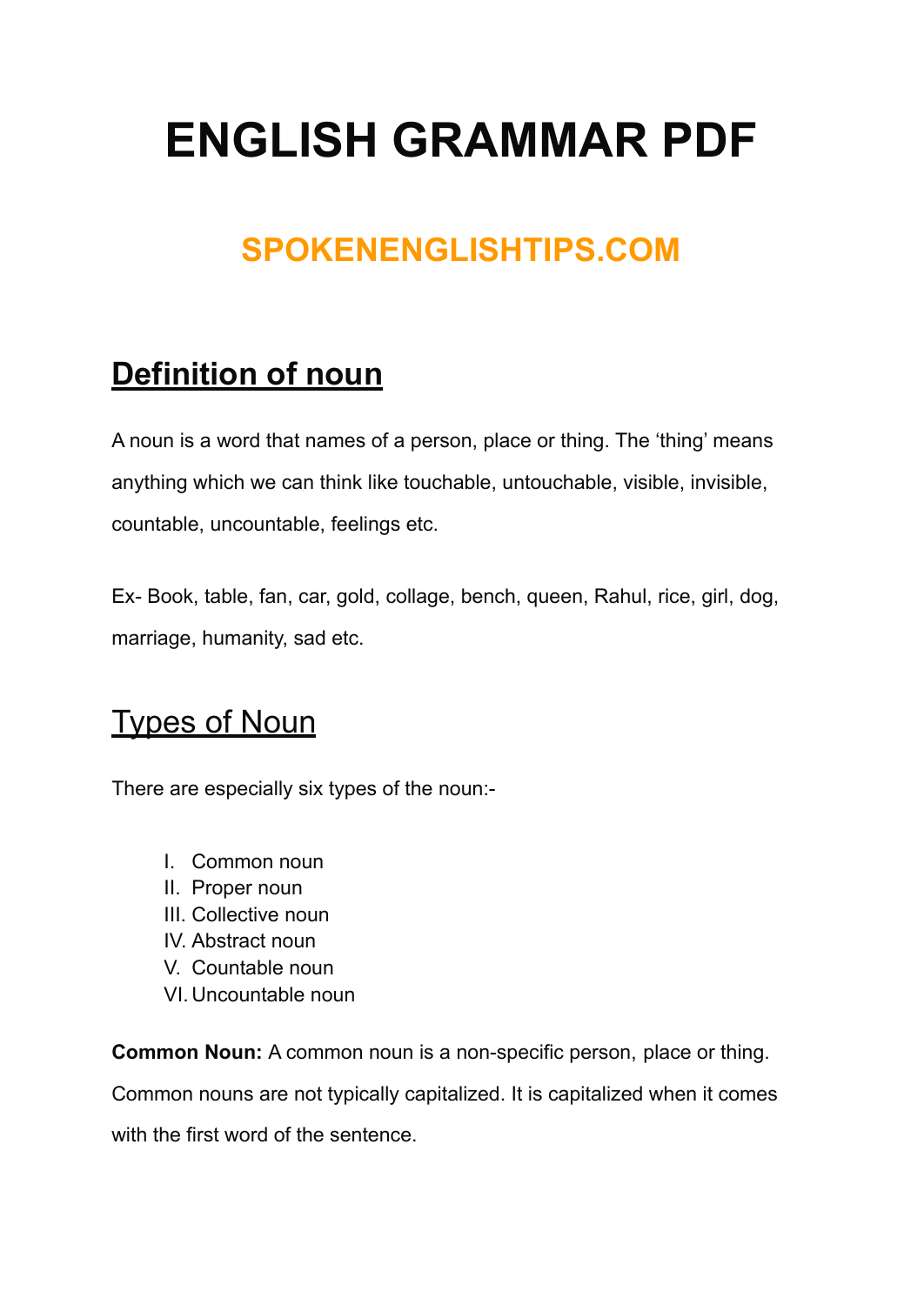Ex-Dog, girl, pen, chair, boy, car etc.

**Proper noun:** A proper noun is a name given to a specific person, place or thing. A proper noun always begins with capital letters.

Ex-India, Ram, June, Sunday, APJ Abdul Kalam are proper nouns because each example refers to a particular person, place or thing.

**Collective noun:** A collective noun is a noun that represents a group of persons, places or things.

Ex- a bunch of grapes, Army, family, committee etc.

**Abstract noun:** An abstract noun is the name of quality, action, state, taste etc. which you cannot see, hear or taste.

Ex- happiness, sadness, honesty, laugher, youth, childhood etc.

**Countable noun:** The countable noun which you can count is called countable noun.

Ex- book, pen, student, doctor, cat, chair etc.

**Uncountable noun:** Uncountable nouns are the names which you can't count as uncountable nouns.

Ex- Water, milk, rice, sugar, salt etc.

#### **Noun number – Singular and Plural**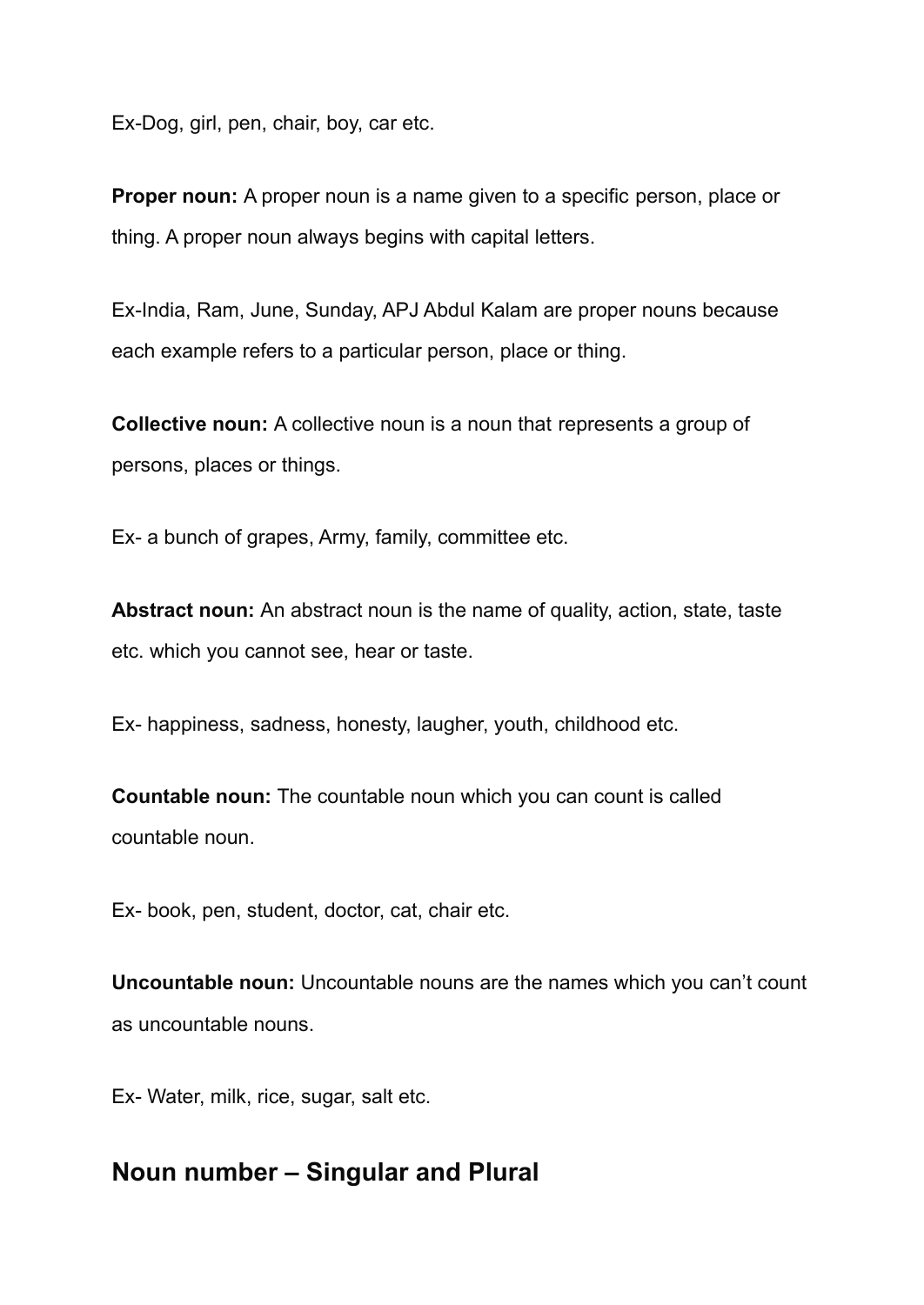If a noun tells one and more than one is called a number.

**Singular**: When we talk about a single person, place or thing is known as singular.

Ex-pen, copy, computer, chair etc.

**Plural:-** When we talk about more than one person or thing is known as a plural noun.

Ex- men, computers, chairs, copies etc.

| Singular   | <b>Plural</b> |
|------------|---------------|
| Fan        | fans          |
| Flat       | flats         |
| Shirt      | shirts        |
| Horse      | horses        |
| Pen        | pens          |
| Chair      | chairs        |
| Friend     | friends       |
| Dog        | dogs          |
| <b>Bus</b> | buses         |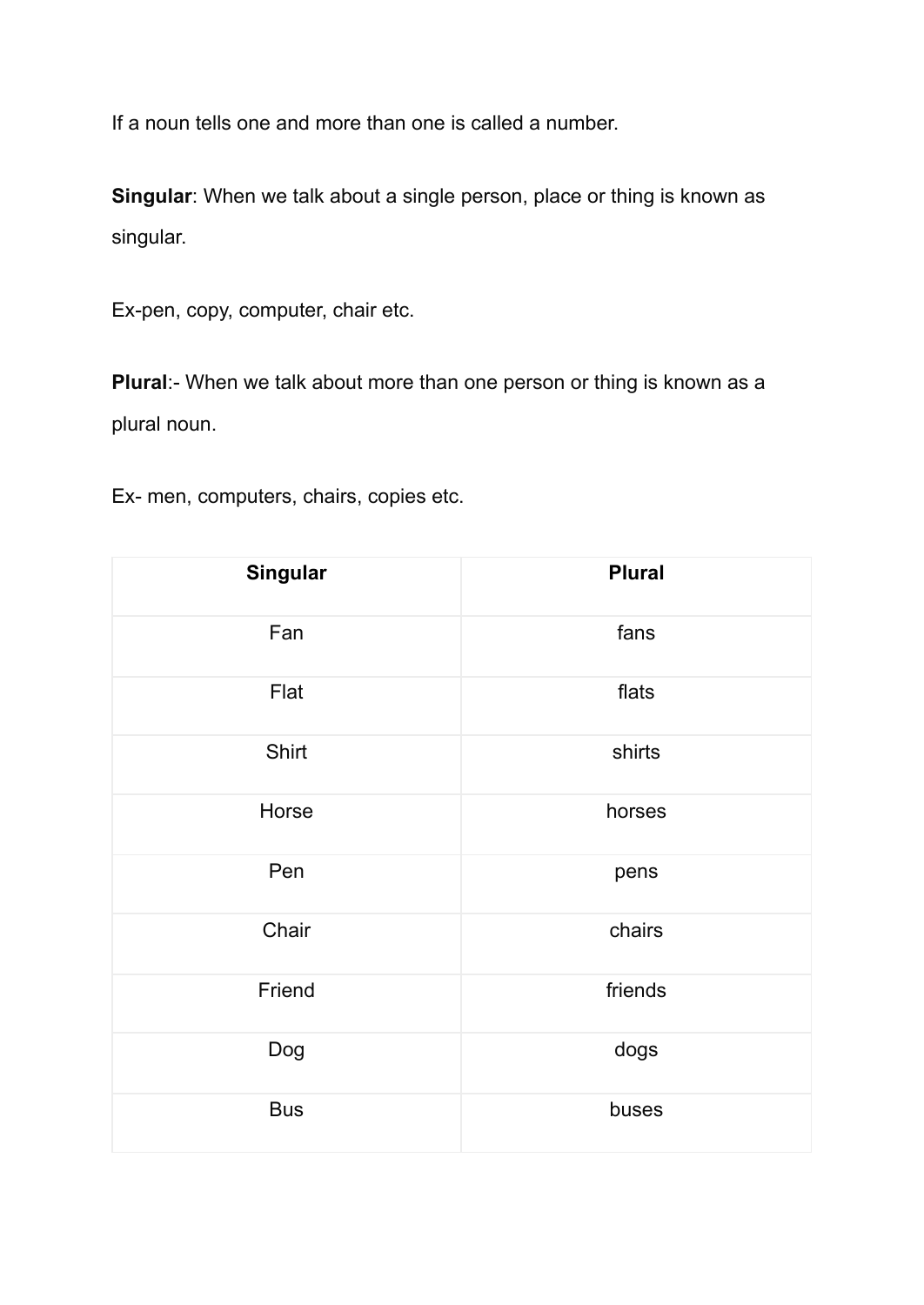#### **Noun and the Gender**

**Gender:-** The noun which denotes male or female sex is called Gender.

Ex- Cow, man, women, horse, bitch, mother, father.

Commonly gender has been divided into four types-

- 1. Masculine gender
- 2. Feminine gender
- 3. Common gender
- 4. Neuter gender

**Masculine gender:-** The noun which denotes male sex.

Ex-Boy, father, brother

**Feminine gender:-** The noun which denotes female sex is known as feminine gender.

Ex-girl, mother, sister etc.

**Common gender:-** The noun which does not specify the sex but only

indicates living thing is called common gender.

Ex- baby, student, professor etc.

**Neuter gender:-** the noun which donates a non-living object or thing with life is called neuter gender.

Ex- tree, inkpot, pen, table etc.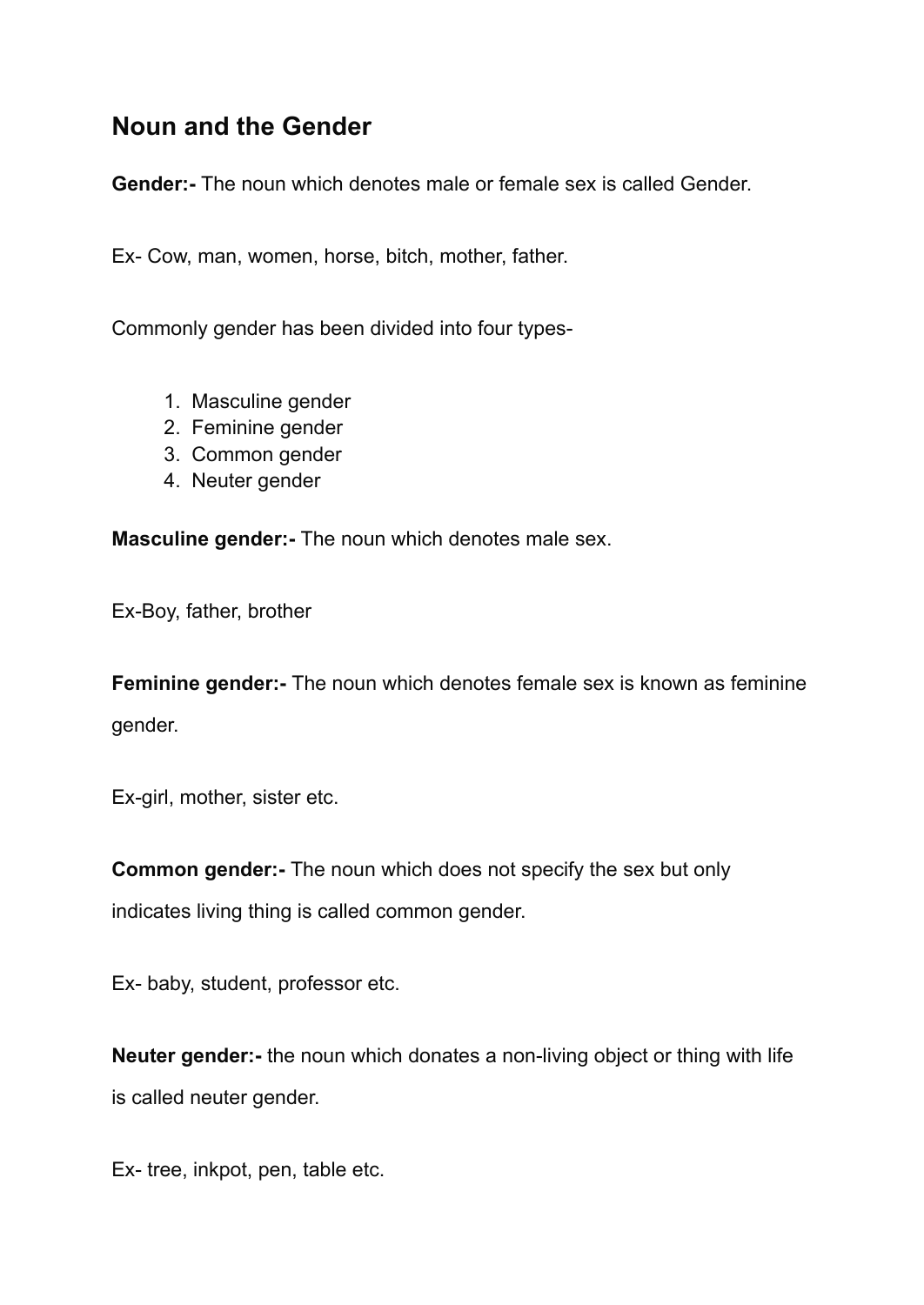#### **Noun and the Case**

The relation in which the noun stands to some other words or the change of

the form by which this relation is indicated is called the **Case**.

#### **Learn Complete Spoken [English](https://completespokenenglishcourse.blogspot.com/)**

#### **Kinds of Case**

- 1. **Nominative case:** A noun or pronoun that functions as the subject of a verb is placed in Nominative case.
- 2. **Objective case:** A noun or pronoun that functions as an object of a verb is placed in the objective case.
- 3. **Possessive Case:** When a noun shows its relation with or possession on another Noun is in the possessive case.
- 4. **Vocative case:** If a noun is called, it is called the vocative case.

#### Do you want to **Improve your English fluently**?

Do you want to **speak like as native Speaker?**

*You May Also Read*

- Use of I am with [examples](https://spokenenglishtips.com/basic-use-of-i-am-with-examples-spoken-english/) for spoken English
- Use of Insist with [examples](https://spokenenglishtips.com/use-of-insist-with-examples-spoken-english/) for spoken English
- Use of Sick of with [examples](https://spokenenglishtips.com/use-of-sick-of-spoken-english-basics-of-structures/) for spoken English
- Use of Dare with [examples](https://spokenenglishtips.com/use-of-dare-spoken-english-basics-of-structures/) for spoken English
- Use of Need with [examples](https://spokenenglishtips.com/use-of-need-to-basics-of-structures/) for spoken English

# Complete **Spoken English Course** here FREE now!!!